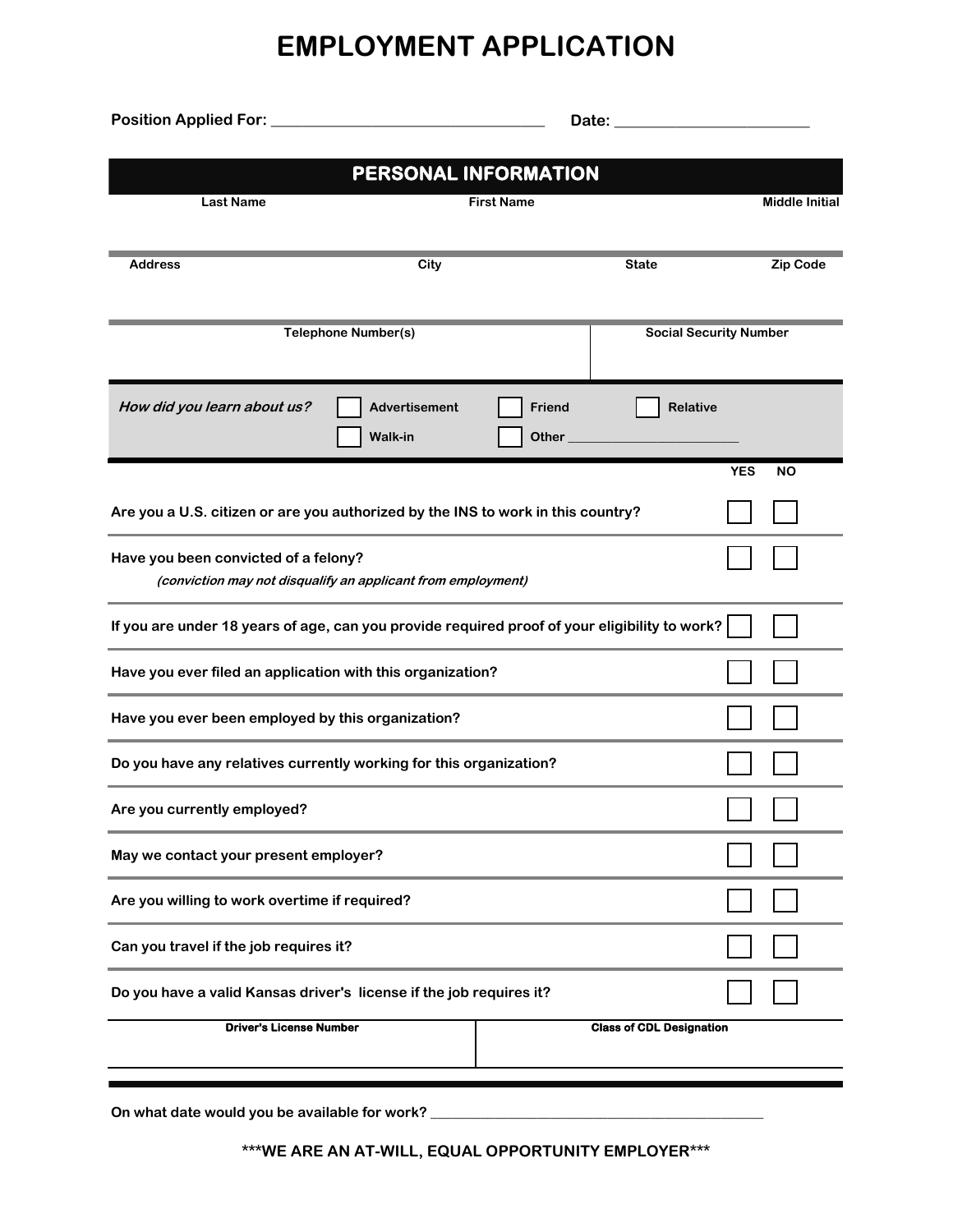|                           | <b>EMPLOYMENT HISTORY</b>                          |                       |
|---------------------------|----------------------------------------------------|-----------------------|
|                           | Start with your present or most recent job.        |                       |
| Company                   | <b>Dates Employed</b>                              | <b>Work Performed</b> |
|                           | From                                               | To                    |
|                           |                                                    |                       |
|                           |                                                    |                       |
| <b>Company Address</b>    | <b>Hourly Rate/Salary</b><br><b>Start</b><br>Final |                       |
|                           |                                                    |                       |
|                           |                                                    |                       |
| Supervisor                |                                                    |                       |
|                           | <b>Reason for leaving</b>                          |                       |
|                           |                                                    |                       |
| <b>Telephone</b>          |                                                    |                       |
|                           |                                                    |                       |
|                           |                                                    |                       |
| Company<br>$\overline{2}$ | <b>Dates Employed</b>                              | <b>Work Performed</b> |
|                           | From                                               | To                    |
|                           |                                                    |                       |
|                           |                                                    |                       |
| <b>Company Address</b>    | <b>Hourly Rate/Salary</b>                          |                       |
|                           | <b>Start</b><br>Final                              |                       |
|                           |                                                    |                       |
| <b>Supervisor</b>         |                                                    |                       |
|                           | <b>Reason for leaving</b>                          |                       |
|                           |                                                    |                       |
| <b>Telephone</b>          |                                                    |                       |
|                           |                                                    |                       |
|                           |                                                    |                       |
|                           |                                                    |                       |
| Company<br>$\mathbf{3}$   | <b>Dates Employed</b>                              | <b>Work Performed</b> |
|                           | From                                               | To                    |
|                           |                                                    |                       |
|                           |                                                    |                       |
|                           | <b>Hourly Rate/Salary</b>                          |                       |
| <b>Company Address</b>    | Start<br>Final                                     |                       |
|                           |                                                    |                       |
| <b>Supervisor</b>         |                                                    |                       |
|                           | <b>Reason for leaving</b>                          |                       |
|                           |                                                    |                       |
|                           |                                                    |                       |
|                           |                                                    |                       |
|                           |                                                    |                       |
| Company<br>4              | <b>Dates Employed</b>                              | <b>Work Performed</b> |
|                           | From                                               | To                    |
| <b>Telephone</b>          |                                                    |                       |
|                           |                                                    |                       |
|                           | <b>Hourly Rate/Salary</b>                          |                       |
| <b>Company Address</b>    | Final<br><b>Start</b>                              |                       |
|                           |                                                    |                       |
|                           |                                                    |                       |
| <b>Supervisor</b>         | <b>Reason for leaving</b>                          |                       |
|                           |                                                    |                       |
| <b>Telephone</b>          |                                                    |                       |
|                           |                                                    |                       |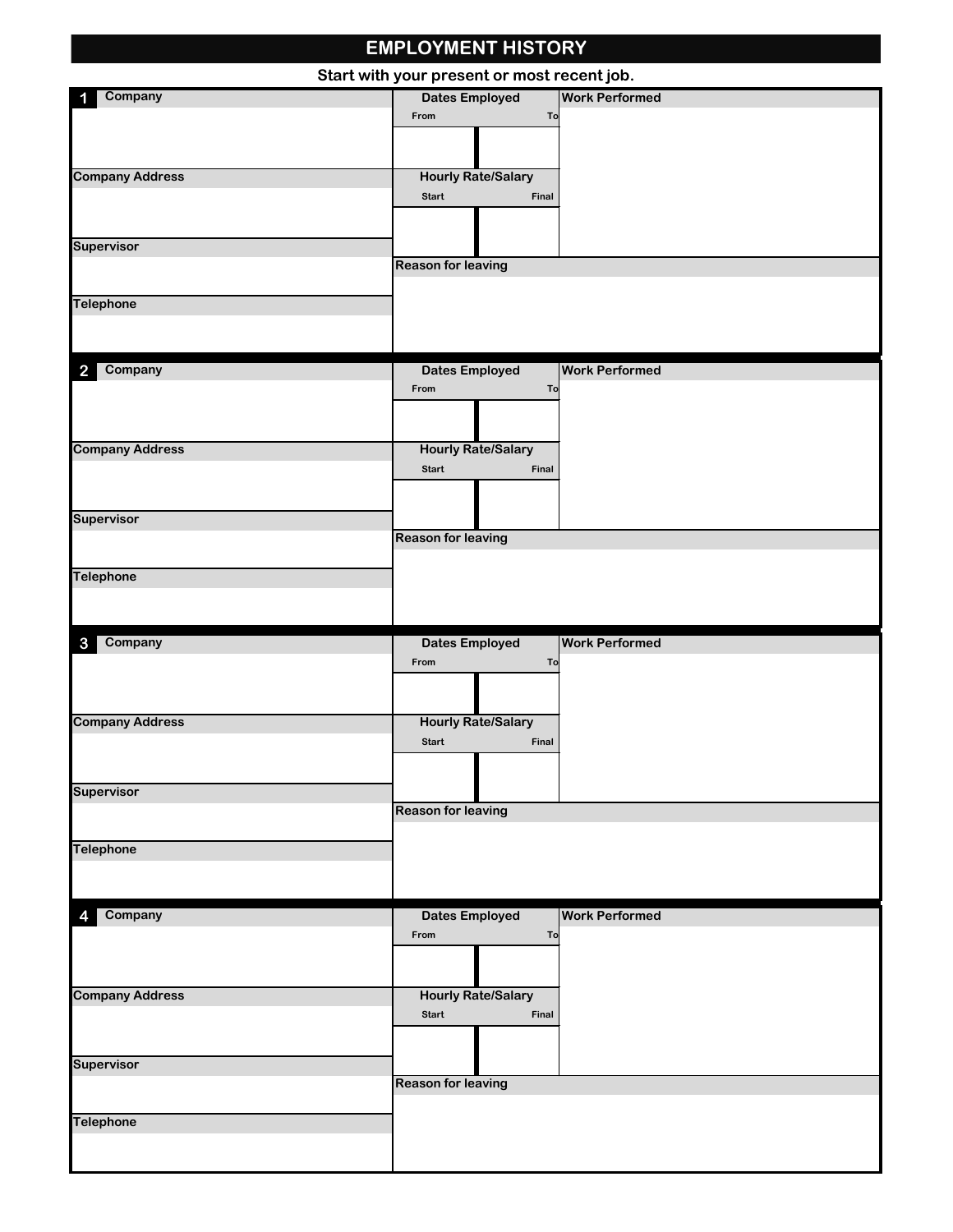## **EDUCATION & SPECIAL SKILLS**

|                        | <b>Name &amp; Address</b><br>of School | <b>Course of Study</b> | <b>Circle Last Year</b><br>Completed |                         |                         | Did You<br>Graduate? |   | <b>Diploma/Degre</b><br>e |
|------------------------|----------------------------------------|------------------------|--------------------------------------|-------------------------|-------------------------|----------------------|---|---------------------------|
| <b>High School</b>     |                                        |                        | $\overline{2}$                       | $\overline{\mathbf{3}}$ | 4                       |                      | N |                           |
| <b>College</b>         |                                        |                        | $2^{\circ}$                          | $\overline{\mathbf{3}}$ | $\overline{\mathbf{4}}$ |                      | N |                           |
| <b>Other (Specify)</b> |                                        |                        | $\overline{2}$                       | $\overline{\mathbf{3}}$ | 4                       |                      | N |                           |

|              |               | Indicate any foreign languages you speak, read, and/or write |      |
|--------------|---------------|--------------------------------------------------------------|------|
|              | <b>Fluent</b> | Well                                                         | Fair |
| <b>Speak</b> |               |                                                              |      |
| Read         |               |                                                              |      |
| Write        |               |                                                              |      |

**Describe any specialized skills, training, and apprenticeship, including military experience which may be useful in peforming this job:**

| <b>REFERENCES</b> |                |       |  |  |  |  |
|-------------------|----------------|-------|--|--|--|--|
| 1                 | Name           | Phone |  |  |  |  |
|                   | <b>Address</b> |       |  |  |  |  |
| 2                 | Name           | Phone |  |  |  |  |
|                   | <b>Address</b> |       |  |  |  |  |
| 3                 | <b>Name</b>    | Phone |  |  |  |  |
|                   | <b>Address</b> |       |  |  |  |  |